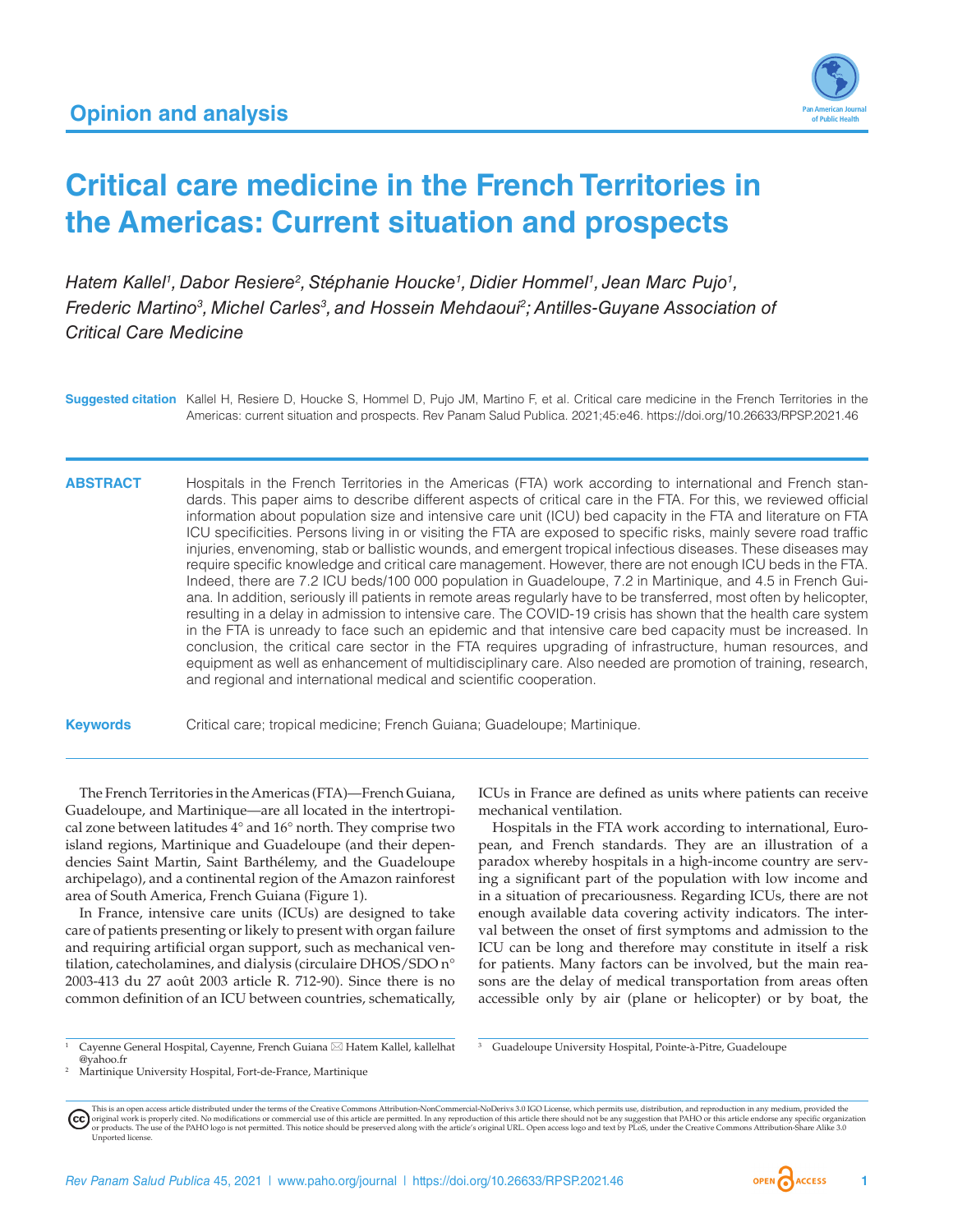

#### **FIGURE 1. Map of French Territories in the Americas**

multidisciplinary care time in the emergency sector, which does not necessarily have all the resources immediately accessible, and the lack of ICU beds.

The aim of this paper is to describe different aspects of critical care in the FTA. It focuses on the impact of social and environmental determinants on health and the need for more intensive care beds. It also discusses the prospects for upgrading infrastructure and human resources and on promoting research.

#### **POPULATION CHARACTERISTICS**

The estimated population size in 2019 was 400 000 inhabitants in Guadeloupe (including Saint Martin island), 358 749 in Martinique, and 290 691 in French Guiana ([www.insee.fr\)](www.insee.fr). In terms of population growth, French Guiana is the most dynamic region, with an average yearly growth of 2.3%, whereas the migratory balance sheet is negative in Martinique and Guadeloupe. This is partly because French Guiana has a younger population: around 50% are under 25 years compared with less than 30% in Guadeloupe and Martinique. Further, Martinique and Guadeloupe benefit from a significant influx of tourists, whereas French Guiana faces immigration, sometimes clandestine, from its neighboring countries (Brazil and Suriname), from the Caribbean arc, mainly migrants from Haiti, and more recently

from the Middle East (Palestine, Syria, and others). Population flows, whether travelers or migrants, play a significant role in the development of epidemics and/or emerging pathologies (1). Furthermore, French Guiana is the French overseas territory that registers the most asylum requests (40%), the vast majority of which are refused, leading to numerous undocumented foreign residents, most often without solidarity medical insurance such as the State Medical Aid (AME in French) or the Complementary Universal Medical Coverage (CMUC in French). Thus, they contribute significantly to precariousness and the high poverty rate of the population. Indeed, in 2015, the National Institute of Statistics and Economic Studies (<www.insee.fr>) estimated the poverty rates at 19% in Guadeloupe, 21% in Martinique, and 44% in French Guiana. Obviously, precariousness and poverty are leading causes of renouncement of health care and contribute to longer length of hospital stay and hospital occupancy rate (2). It is also important to emphasize the impact of cultural diversity and public confidence and practices on the spread of illness.

#### **HOSPITAL NETWORK**

In the FTA, the public hospital network encompasses several sites across four main locations in Martinique, six in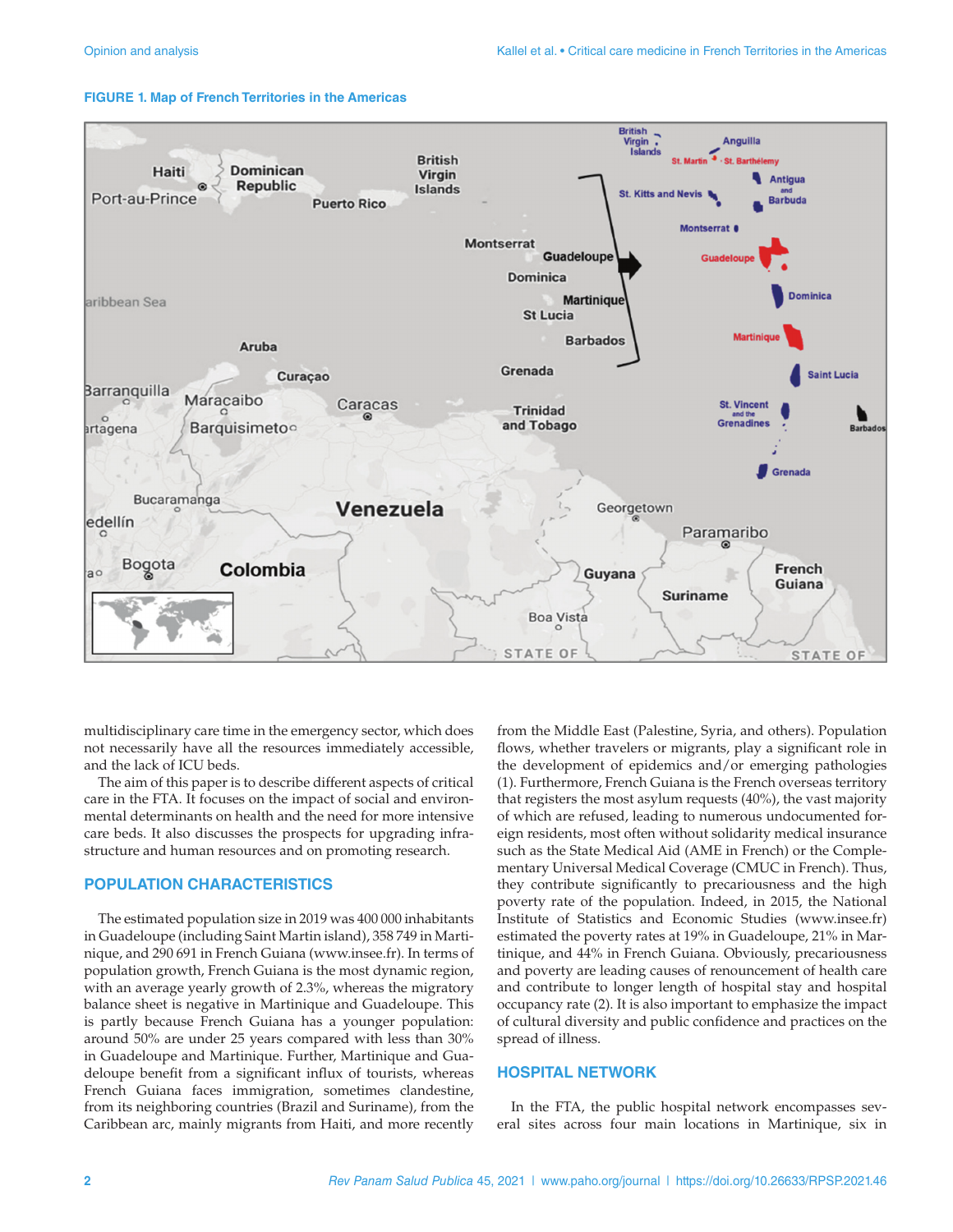

#### **FIGURE 2. Number of intensive care beds per 100 000 population by departments of France**

Source: Prepared by the authors using data on the number of intensive care beds from the annual health establishments statistics (SAE) database published in 2018 by the French Ministry of Health; population size<br>from the d

Guadeloupe, and three in French Guiana, with one referral hospital in each geographic department. Even though Martinique and Guadeloupe hospitals are university health facilities, Cayenne hospital is still a general hospital, despite seven units being led by university professors (intensive care, infectious diseases, dermatology, public health, laboratory, pediatrics, and neurology). All three hospitals receive residents and medical trainees within their medical course and participate, at the same level, in the university education.

First response for acute medical care is through regional call centers for emergencies: SAMU 971 in Guadeloupe, SAMU 972 in Martinique, and SAMU 973 in French Guiana. Although the travel time to the nearest facility with ICU beds can be about 10 to 20 minutes by car in the urban areas, it can be up to 100 minutes by helicopter from isolated areas. These delays are much higher than those reported in mainland France (17 minutes) (3).

#### **CRITICAL CARE BED CAPACITY**

There is also an ICU in each geographic department, including in those hospitals. In 2020, we identified a total of 66 beds dedicated to intensive care in all three territories, distributed as follows: 7.2 ICU beds/100 000 population in Guadeloupe, 7.2 in Martinique, and 4.5 in French Guiana. Figure 2 shows the inequality of distribution of intensive care beds by the

departments of France. These differences are too large to be explained purely by differences in the characteristics of the populations and can contribute to high case fatality rates (3). In 2020, the National Professional Council on Intensive Care Medicine (CNP MIR) judged that the rate of intensive care beds in France was very low and must be upgraded to 10 ICU beds/100 000 population, representing at least 3% of hospitalization capacity (5). Critical care capacity in the overseas French departments is not cited in that report.

The ICU beds in the three departments ensure the management of 2 262 patients annually on average. The ICU characteristics are summarized in Table 1.

Seriously ill patients admitted to local hospitals or remote health facilities will, therefore, have to then be transferred to the ICU, which is only possible by air transportation, most often by helicopter. Moreover, some medical specialties (neurologic or cardiologic surgery, pediatric ICU, severe burns) or technologies (circulatory assistance, extracorporeal membrane oxygenation [ECMO]) are only available in one or two referral sites or are missing from the entire region (e.g., interventional radiology). It is usual to medevac, for a second time, patients to the most appropriate health facility, which can either be among the three referral hospitals in the FTA or in mainland France. The use of air transport (regular or special flights; airplane or helicopter) is common. Medevacs are ensured by SAMU 971, 972, and 973. In the last five years, SAMU 971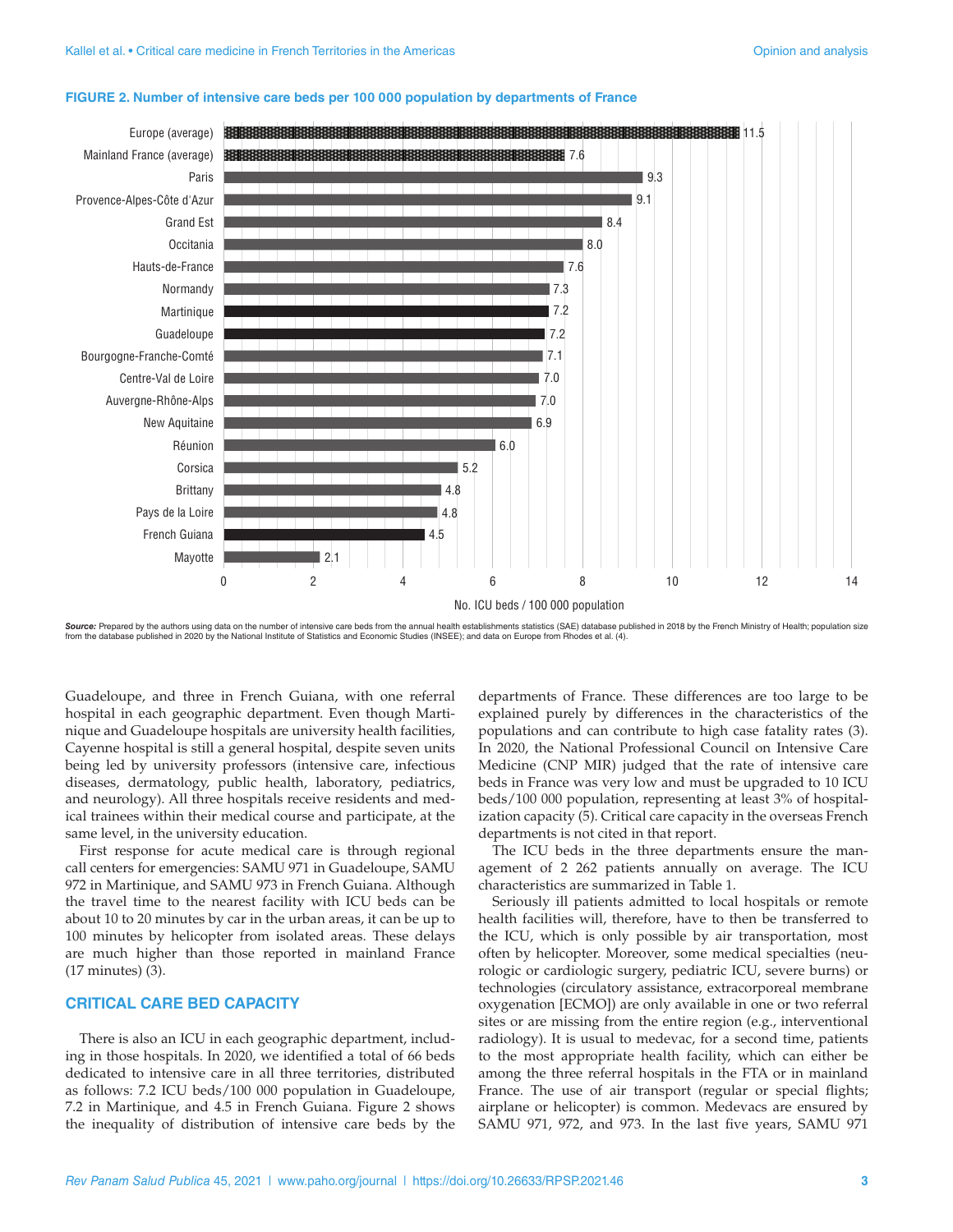#### **TABLE 1. Intensive care unit characteristics based on data collected in the last five years**

|                                   | <b>French Guiana</b> | <b>Martinique</b> | Guadeloupe |
|-----------------------------------|----------------------|-------------------|------------|
| No. hospital beds                 | 700                  | 1 600             | 782        |
| No. ICU beds                      | 13                   | 26                | 27         |
| Ratio ICU/total hospital beds (%) | 1.8                  | 1.6               | 3.4        |
| No. hospitalizations in ICU/year  | 362                  | 900               | 1 000      |
| Occupation rate in ICU            | 83.6                 | 85                | 90         |
| SAPS II                           | 44                   | NА                | 44         |
| Medical type $(\%)$               | 67.3                 | 50                | 60         |
| Surgical type (%)                 | 32.7                 | 50                | 10         |
| Trauma type (%)                   | 22.5                 | 10                | 30         |
| Mechanical ventilation (%)        | 60.0                 | 80                | 70         |
| Dialysis (%)                      | 19.2                 | 25                | 40         |
| Catecholamines (%)                | 53.7                 | 30                | 60         |
| Mean LOS (days)                   | 11.2                 | 9                 | 7          |
| Mortality rate (%)                | 23.9                 | 20                | 29         |

*Notes:* ICU, intensive care unit; SAPS II, Simplified Acute Physiology Score (6); LOS, length of stay; NA, not available.

*Source:* Table prepared by authors based on data from the departments of medical information of the French Territories in the Americas.

ensured 180 medevacs annually on average, SAMU 972 ensured 115, and SAMU 973 ensured 242. The flight to mainland France is approximately 9 hours from French Guiana and 8 hours from Martinique or Guadeloupe; 3.5 hours from French Guiana to Martinique or Guadeloupe; and 0.5 hours from Martinique to Guadeloupe and vice versa.

In addition to patient care, hospitals face logistic issues, the management of which is much more challenging than in mainland France. Indeed, getting medical devices or consumables that conform to European standards from neighboring countries might not be an option, which instead entails ordering them from mainland France with long delivery times as a consequence (on average six to eight weeks).

### **CRITICAL CARE BED CAPACITY DURING THE COVID-19 CRISIS AND BEYOND**

The COVID-19 crisis has shown that the critical care capacity in the FTA is unready to face such an epidemic. In recent years there has been a growing awareness of the increasing incidence of emergent tropical disease outbreaks. It was hoped that lessons learned during the dengue, chikungunya, and Zika epidemics would serve as an impetus for a revised approach in the strategic planning for critical care readiness in the FTA.

Faced with the COVID-19 epidemic, hospitals in the FTA have significantly expanded their capacities and ensured availability in staff and equipment. As a result, French Guiana has added 35 acute care beds (+270%), Martinique 31 (+119%), and Guadeloupe 11 (+41%). This bed capacity expansion has been organized thanks to the local workforces, the French Ministry of Health and local authorities, regional cooperation, and volunteer nurses and doctors.

After the COVID-19 crisis, a gradual increase in intensive care bed capacity is planned in accordance with the recommendations of the French authorities and the French Society of Intensive Care (5). The target capacity is about 10 ICU beds/ 100 000 population and 3% of total hospital beds.

#### **SPECIFICITIES IN CRITICAL CARE**

Specificities in critical care comprise the range of infectious diseases, toxicology, envenoming, in addition to a significant rate of cardiovascular diseases and stroke events. Indeed, the diversity of fauna, flora, and ecosystems, as well as the tropical climate with cyclonic components (Guadeloupe and Martinique) and very high rainfall (French Guiana), result in exposure to certain tropical infectious diseases (Table 2) (7, 8), which may require specific knowledge and critical care management. In addition, the high level of forestry and aquatic activities, whether professional, military, or recreational, can result in traumatic accidents with specific injuries. Severe stab or gunshot wounds are frequent and reflect a high level of delinquency and crime in the FTA. Indeed, during the last five years, 450 gunshot injuries were recorded only in Cayenne, French Guiana. Envenoming, mainly snake bites, is frequent in Martinique and French Guiana (9–11), and its treatment requires specific knowledge and a critical care environment (11, 12). Moreover, the prevalence of obesity, diabetes, and cardiovascular diseases in the FTA is among the highest in France (13–15). These are responsible for neurological, renal, and cardiac complications and are common reasons for hospitalization in ICU.

In addition to these specific diseases, the FTA have a high frequency of traffic injuries, accounting for more than 30% of admissions in the three ICUs.

#### **TABLE 2. Tropical infectious diseases in the French Territories in the Americas**

| <b>Tropical disease</b>                | Microorganism                           | Epidemiology                                         |  |  |
|----------------------------------------|-----------------------------------------|------------------------------------------------------|--|--|
| All French Territories in the Americas |                                         |                                                      |  |  |
| Leptospirosis                          | Leptospira icterohaemorrhagiae          | 26 cases/ $105$<br>inhabitants                       |  |  |
| Zika virus disease                     | Zika virus                              | Endemic with<br>epidemic peaks                       |  |  |
| Chikungunya                            | Chikungunya virus                       | Endemic with<br>epidemic peaks                       |  |  |
| <b>Martinique and Guadeloupe</b>       |                                         |                                                      |  |  |
| Melioidosis                            | Burkholderia pseudomallei               | 12 cases reported                                    |  |  |
| <b>French Guiana</b>                   |                                         |                                                      |  |  |
| Q fever                                | Coxiella burnetii                       | 37-150 cases/10 <sup>5</sup><br>inhabitants          |  |  |
| Histoplasmosis                         | Histoplasma capsulatum                  | Sporadic                                             |  |  |
| Amazonian toxoplasmosis                | Toxoplasma gondii                       | Sporadic (since<br>2002)                             |  |  |
| Hantavirus pulmonary<br>syndrome       | Maripa hantavirus                       | 6 cases reported<br>since 2008                       |  |  |
| Yellow fever                           | Yellow fever virus                      | <b>Fndemic</b>                                       |  |  |
| Malaria                                | Plasmodium falciparum (95%),<br>P vivax | Endemic (<500<br>cases/year)                         |  |  |
| Cryptococcosis                         | Cryptococcus sp, C. gattii              | Leading cause<br>of encephalitis in<br>French Guiana |  |  |
| Venezuelan equine<br>encephalitis      | Tonate virus                            | Rare                                                 |  |  |
| Rabies                                 | Lyssavirus                              | Rare                                                 |  |  |
| Chagas disease                         | Trypanosoma cruzi                       | Endemic                                              |  |  |

*Source:* Table prepared by the authors based on data from Kallel et al. (7) and Melot et al. (8).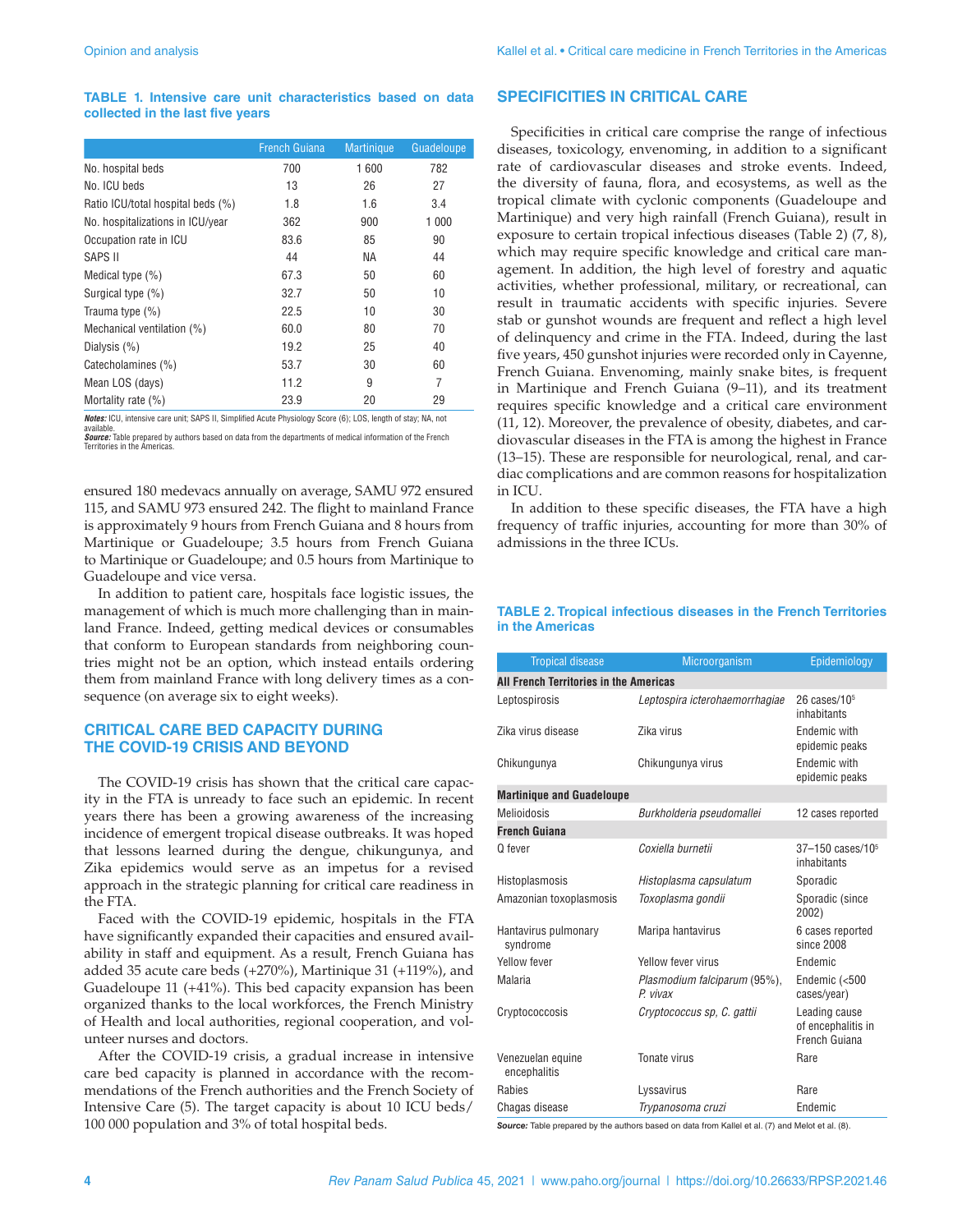### **TRAINING**

The French West Indies University's Faculté de Médecine Hyacinthe Bastaraud is based in Pointe-à-Pitre, Guadeloupe, with two other remote sites in Martinique and French Guiana. Professors working in the three sites meet regularly, as well as with students through classroom presentations and Internet videoconferencing. Each year, the French West Indies University graduates 150 doctors of medicine, 10 specialist doctors in emergency medicine, and 10 in anesthesiology.

There are three schools in the FTA that train nurses and anesthetist nurses. During their studies, student internships are ensured in the hospitals. Each year, the three schools graduate 306 nurses and 15 anesthetist nurses.

#### **INFECTION CONTROL AND BACTERIAL RESISTANCE**

In the FTA, hygiene, bacterial resistance, and antibiotic consumption are monitored, studied, and managed according to national programs and standards. According to the national surveillance network, high levels of antibiotic resistance and antibiotic consumption are recorded in the FTA [\(https://invs.](https://invs.santepubliquefrance.fr) [santepubliquefrance.fr](https://invs.santepubliquefrance.fr)). Indeed, in this region, the incidence rate of extended-spectrum β-lactamase producing Enterobacteriaceae (ESBL-PE) is among the highest in the world, at up to 51% for *Klebsiella pneumoniae* and up to 18% for *Escherichia coli* (16, 17). Conversely, a low level of methicillin-resistant *Staphylococcus aureus* is recorded (18). The regional surveillance network in ICUs is planned to take appropriate measures to prevent the spread of drug-resistant bacteria.

#### **RESEARCH**

The FTA face infectious diseases, indigenous forms of opportunistic or tropical diseases, some chronic diseases with a genetic predisposition (sickle cell disease), environmental disaster (invasion of *Sargassum* seaweed), and the health consequences of specific environmental pollution (chlordecone in the West Indies, mercury in French Guiana) (19–22). Monitoring and research needs are therefore important and are attractive for researchers and students. To promote this, local research structures, regional cooperation, national programs, and international medical and scientific cooperation are already established. Several Caribbean countries are currently working together on different projects. However, to progress significantly on knowledge of tropical epidemiology, an adequate flow of researchers and partnerships should be strengthened with universities of neighboring countries, national institutions such as the National Institute of Health and Medical Research (INSERM), the Institut Pasteur (located in Guadeloupe and French Guiana), the Research and Development Institute (IRD) (located in French Guiana and Martinique), University Hospital Centers in metropolitan France (e.g., Assistance Publique des Hôpitaux de Paris), and the National Institute for Public Health Surveillance.

#### **COOPERATION WITH NEIGHBORING COUNTRIES**

**Martinique and Guadeloupe.** The accession of Martinique and Guadeloupe to the Organization of Eastern Caribbean States as associate members has now drawn the English-speaking political directorate into the existing informal cooperation mechanism. The promotion of regional medical cooperation has consequently seen the coming together of agencies such as the Pan American Health Organization (PAHO), the French Regional Health Agency (ARS), the European Union's INTERREG funding mechanism, the University Hospital of Martinique (CHUM), the Territorial Collectivity of Martinique, the Territorial Collectivity of Saint Martin, and the Department of Guadeloupe to facilitate training and teaching in intensive care.

On an as-needed basis, specific training in areas such as Ebola and Zika virus disease management has been undertaken for medical staff across the wider Caribbean, with sessions conducted in both Martinique and Saint Lucia with the participation of 42 nurses and 5 medical doctors. The main objective of the training is to create individual abilities and conditions of autonomy at the island level. The additional benefit is reduced travel and accommodation costs for patients and accompanying relatives. Indeed, between 10% and 15% of admissions to ICUs in Martinique and Guadeloupe are foreign patients, sometimes without health insurance. For this, cooperation with neighboring countries with local capacity-building is essential and could be cost-saving (22, 23). It is expected that this cooperation, together with the launch of a road map, will catalyze initiatives at regional, interregional, and national levels, with the support of PAHO/World Health Organization offices, ministries of health, and other stakeholders.

**French Guiana.** French Guiana is located in the Amazon region, and patients living in the Brazilian and Suriname riverside areas regularly seek treatment in the hospitals of French Guiana and are then transferred to the ICU in Cayenne Hospital when necessary. In the field of critical care, the nearest ICU in Suriname is in Paramaribo (336 km from Cayenne), and in Brazil it is in Macapa (Amapa state, 782 km from Cayenne). However, there is no formalized cooperation established between French Guiana and neighboring countries. Recently, cooperation with health authorities in Brazil has allowed experience exchange and patient management, mainly in the field of animal envenoming (12, 24).

#### **PROSPECTS**

Looking forward, the promotion of intensive care in the FTA needs enhancement of the ICUs in the three sites with an upgrade of the ICU infrastructure in French Guiana and Guadeloupe. Indeed, the ICU admission capacity in the FTA is lower than in mainland France and Europe (3). This insufficient capacity became more evident during the COVID-19 crisis.

Also, the setting up of a complete technical platform is necessary for full autonomy of management of severe cases, to reduce the number of medevacs to mainland France, which are risky for unstable patients and costly. Recently, telemedicine systems have opened the door to closer working between the three teams and intensive care specialists in mainland France and in the Caribbean region. It has allowed experience exchange and e-learning, which have contributed to the improvement of practices and strengthened the collaboration between the three sites. In addition, the Caribbean doctors' network was set up in 2020, with regular videoconferencing meetings to exchange experiences about COVID-19.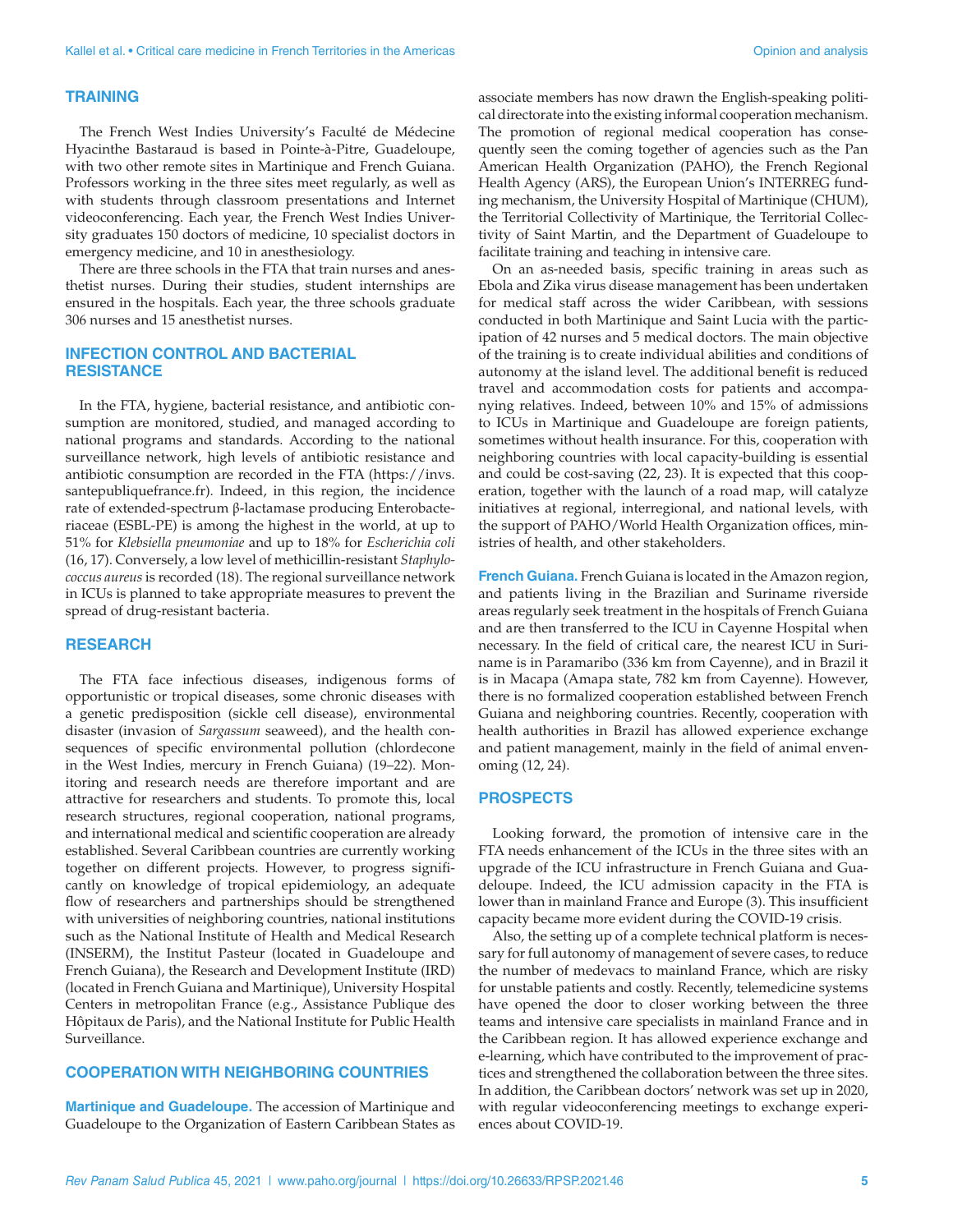Finally, improving ICU capacity in the FTA requires the promotion of international medical and scientific cooperation with the neighboring countries in the Caribbean and in the Amazon region (25). For this, the Antilles-Guyane Association of Intensive Care Medicine was created in 2017.

#### **CONCLUSION**

The presented data provide insights into the specificities and the distribution of intensive care resources in the FTA. We conclude that there is an urgent need to provide the FTA with more ICU beds to deal with recurrent epidemics, emerging and neglected tropical diseases, and environmental problems that are affecting the region. In addition, there is a need to formalize national and international cooperation with neighboring countries to promote critical care.

**Author contributions.** HK and DH conceived the original idea. HK, DR, and JMP interpreted the results. HK and DH wrote the paper. DR, JMP, FM, SH, MC, and HM reviewed the paper. All authors reviewed and approved the final version.

**Conflict of interest.** None declared.

**Disclaimer.** Authors hold sole responsibility for the views expressed in the manuscript, which may not necessarily reflect the opinion or policy of the *RPSP/PAJPH* and/or PAHO.

#### **REFERENCES**

- 1. Rotz S, Arty G, Dall'Amico R, De Zen L, Zanolli F, Bodas P. Prevalence of sickle cell disease, hemoglobin S, and hemoglobin C among Haitian newborns. Am J Hematol. 2013 Sep;88(9):827–8.
- 2. Nacher M, Deungoue S, Brousse P, Adenis A, Couppié P, Sobesky M. Calcul de l'IP-DMS en Guyane: prendre en compte le poids réel de la précarité et de l'isolement. Rev Epidemiol Sante Publique. 2020 Apr 1;68(2):125–32.
- 3. Bauer J, Brüggmann D, Klingelhöfer D, Maier W, Schwettmann L, Weiss DJ, et al. Access to intensive care in 14 European countries: a spatial analysis of intensive care need and capacity in the light of COVID-19. Intensive Care Med. 2020;46(11):2026–34.
- 4. Rhodes A, Ferdinande P, Flaatten H, Guidet B, Metnitz PG, Moreno RP. The variability of critical care bed numbers in Europe. Intensive Care Med. 2012 Oct;38(10):1647–53.
- 5. CNP MIR. Plan Soins Critiques Propositions du CNP MIR pour une mise à niveau des soins critiques à la lumière de l'expérience de la première vague COVID-19 [Internet]. 2020 [cited 2020 Oct 25]. Available from: [http://www.ce-mir.fr/UserFiles/File/national/](http://www.ce-mir.fr/UserFiles/File/national/covid/2020-07-19-plan-soins-critiques-final.pdf) [covid/2020-07-19-plan-soins-critiques-final.pdf](http://www.ce-mir.fr/UserFiles/File/national/covid/2020-07-19-plan-soins-critiques-final.pdf)
- 6. Le Gall JR, Lemeshow S, Saulnier F. A new Simplified Acute Physiology Score (SAPS II) based on a European/North American multicenter study. JAMA. 1993 Dec 22;270(24):2957–63.
- 7. Kallel H, Rozé B, Pons B, Mayence C, Mathien C, Resiere D, et al. Infections tropicales graves dans les départements français d'Amérique, Antilles françaises et Guyane. Médecine Intensive Réanimation. 2019 Jun 1;28(3):202–16.
- 8. Melot B, Bastian S, Dournon N, Valade E, Gorgé O, Le Fleche A, et al. Three new cases of melioidosis, Guadeloupe, French West Indies. Emerg Infect Dis. 2020 Mar;26(3):617–9.
- 9. Kallel H, Hommel D, Mehdaoui H, Megarbane B, Resiere D. Snakebites in French Guiana: conclusions of an international symposium. Toxicon. 2018 May;146:91–4.
- 10. Resiere D, Mehdaoui H, Névière R, Olive C, Severyns M, Beaudoin A, et al. Infectious complications following snakebite by Bothrops lanceolatus in Martinique: a case series. 2019 Oct 14;(102):232–40.
- 11. Resiere D, Houcke S, Pujo JM, Mayence C, Mathien C, NkontCho F, et al. Clinical features and management of snakebite envenoming in French Guiana. Toxins. 2020 Oct 19;12(10).
- 12. Resiere D, Monteiro W, Houcke S, Pujo JM, Mathien C, Mayence C, et al. Bothrops snakebite envenomings in the Amazon Region. Curr Trop Med Rep. 2020 Jun 1;7(2):48–60.
- 13. Daigre J-L, Atallah A, Boissin J-L, Jean-Baptiste G, Kangambega P, Chevalier H, et al. The prevalence of overweight and obesity, and distribution of waist circumference, in adults and children in the French Overseas Territories: the PODIUM survey. Diabetes Metab. 2012 Nov;38(5):404–11.
- 14. Carrère P, Halbert N, Lamy S, Inamo J, Atallah A, Lang T. Changes in prevalence, awareness, treatment and control of hypertension in disadvantaged French Caribbean populations, 2003 to 2014. J Hum Hypertens. 2017;31(9):596–601.
- 15. Filipovic-Pierucci A, Rigault A, Fagot-Campagna A, Tuppin P. [Health status of populations living in French overseas territories in 2012, compared with metropolitan France: an analysis of the national health insurance database]. Rev Epidemiol Sante Publique. 2016 Jun;64(3):175–83.
- 16. Harris AD, Karchmer TB, Carmeli Y, Samore MH. Methodological principles of case-control studies that analyzed risk factors for antibiotic resistance: a systematic review. Clin Infect Dis. 2001 Apr 1;32(7):1055–61.
- 17. Kaye KS, Engemann JJ, Mozaffari E, Carmeli Y. Reference group choice and antibiotic resistance outcomes. Emerg Infect Dis. 2004 Jun;10(6):1125–8.
- 18. Kallel H, Houcke S, Resiere D, Roy M, Mayence C, Mathien C, et al. Epidemiology and prognosis of intensive care unit-acquired bloodstream infection. Am J Trop Med Hyg. 2020;103(1):508–14.
- 19. Simonnet C, Elanga N, Joly P, Vaz T, Nacher M. Genetic modulators of sickle cell disease in French Guiana: markers of the slave trade. Am J Hum Biol. 2016;28(6):811–6.
- 20. Resiere D, Valentino R, Nevière R, Banydeen R, Gueye P, Florentin J, et al. Sargassum seaweed on Caribbean islands: an international public health concern. Lancet. 2019 22;392(10165):2691.
- 21. Dromard CR, Devault DA, Bouchon-Navaro Y, Allénou J-P, Budzinski H, Cordonnier S, et al. Environmental fate of chlordecone in coastal habitats: recent studies conducted in Guadeloupe and Martinique (Lesser Antilles). Environ Sci Pollut Res Int. 2019 Mar 2. <https://doi.org/10.1007/s11356-019-04661-w>
- 22. Maury-Brachet R, Gentes S, Dassié EP, Feurtet-Mazel A, Vigouroux R, Laperche V, et al. Mercury contamination levels in the bioindicator piscivorous fish Hoplias aïmara in French Guiana rivers: mapping for risk assessment. Environ Sci Pollut Res Int. 2020 Feb;27(4):3624–36.
- 23. Resiere D. La coopération inter-régionale dans la Caraïbe : un atout majeur pour le rayonnement de la médecine française. Med Sante Trop. 2016 Jul 1;26(3):234–7.
- 24. Mayence C, Mathien C, Sanna A, Houcke S, Tabard P, Roux A, et al. Lonomia caterpillar envenoming in French Guiana reversed by the Brazilian antivenom: a successful case of international cooperation for a rare but deadly tropical hazard. Toxicon. 2018 Sep 1;151:74–8.
- 25. Resiere D, Resiere D, Kallel H. Implementation of medical and scientific cooperation in the Caribbean using blockchain technology in coronavirus (Covid-19) pandemics. J Med Syst. 2020 May 26;44(7):123.

Manuscript received on 3 June 2020. Revised version accepted for publication on 3 November 2020.